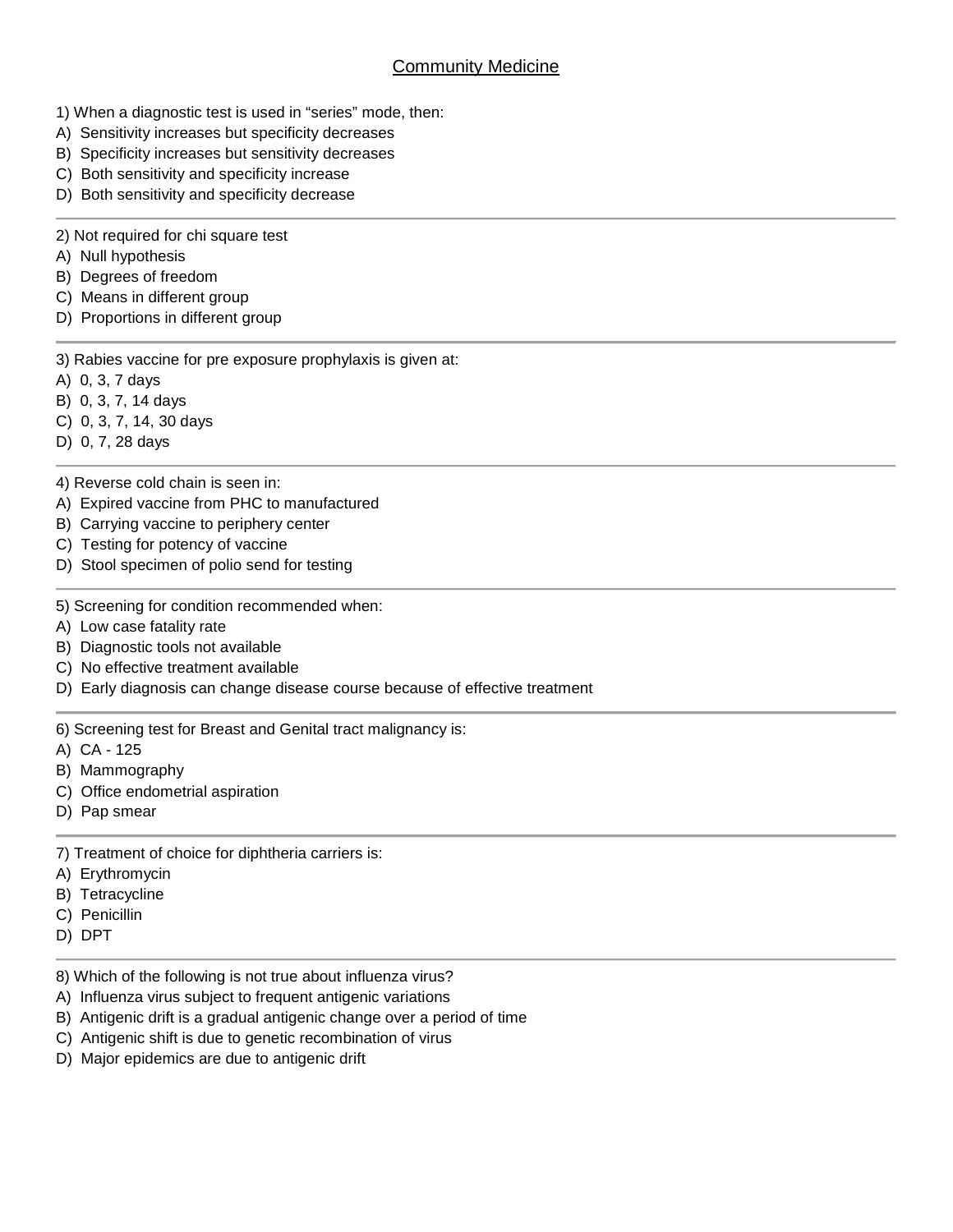- 9) Uses of chandler's index for Hookworm include all except
- A) Assessment of endemicity
- B) Monitoring of individual treatment
- C) Monitoring mass treatment of community
- D) Comparison of worm load in different population

10) Copper T with threads is visible in a case of early pregnancy. Treatment of choice is:

- A) Remove CuT only
- B) Suction evacuation with Copper-T removal
- C) Reassurance and continue pregnancy
- D) Laparotomy

11) Survey Education and treatment center (SET Centers) cover a population of:

- A) 20 25000
- B) 50000
- C) 1 lakh
- D) 4.5 lakh

12) What is the new change in National Program on Prevention and Control of Diabetes, Cardiovascular diseases and Stroke?

- A) Opportunistic screening
- B) Awareness of lifestyle and behavior related diseases
- C) Specialized units at Medical colleges
- D) Integration with National Cancer Control Program

13) Transplantation of Human Organs Act was passed by Government of India In:

- A) 1996
- B) 1993
- C) 1998
- D) 1994

14) Casal's Necklace is seen in deficiency of:

- A) Vitamin A
- B) Vitamin B3
- C) Vitamin B6
- D) Vitamin D

15) Pasteurised milk is most commonly tested by:

- A) Phosphatase test
- B) Coliform test
- C) Catalase test
- D) Oxidase test

16) World Red cross day is observed on

- A) 10 October
- B) 8 September
- C) 14 June
- D) 8 May

17) Percentage of para-para isomer in DDT is

- A) 70-80 %
- B) 40-50 %
- C) 60-70 %
- D) 20-30 %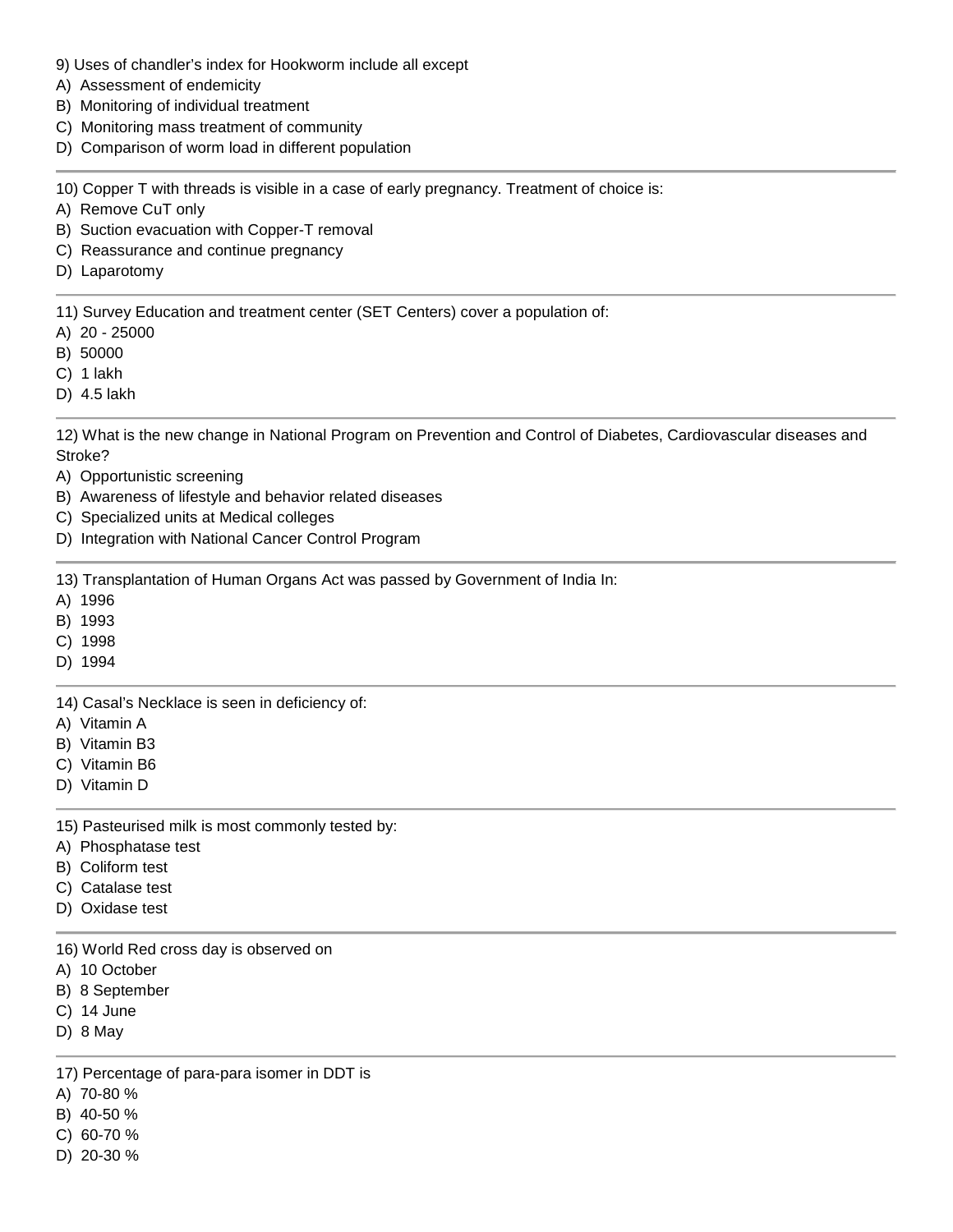- 18) Most efficient anti larval measure to prevent urban malaria is :
- A) Clean drainage and sewerage systems
- B) Cover overhead tanks properly
- C) Filling cesspools and ditches
- D) Cover pits
- 19) True about inertization all except
- A) Mixing biomedical waste with cement
- B) Used for pharmaceutical waste
- C) Contaminates water sources
- D) Not useful for infectious waste

20) True about "Zero base budgeting" is :

- A) Relies on data of previous budget
- B) Proceeds from resources to target
- C) Proceeds from targets to resource
- D) Not a priority based budgeting

21) Breast feeding week is celebrated on :

- A) 1<sup>st</sup> week of march
- B) 1<sup>st</sup> week of july
- C) 1<sup>st</sup> week of august
- D) 1<sup>st</sup> december

22) DALE has been replaced by:

- A) DALY
- B) QALY
- C) HALE
- D) DFLE

23) Confounding can be eliminated by all except:

- A) Matching
- B) Blinding
- C) Randomization
- D) Multivariate analysis

24) Organism multiplying and developing in the host is called as:

- A) Cyclopropagative
- B) Cyclodevelopmental
- C) Developmental
- D) Propagative

25) Which of the following statements is true about BCG vaccinations:

- A) Distilled water is used as diluent for BCG vaccine
- B) The site for injection should be cleaned thoroughly with spirit
- C) Mantoux test becomes positive after 18 hours of vaccination
- D) WHO recommends Danish 1331 strain for vaccine production
- 26) Sputum is sterilized by all except:
- A) Autoclaving
- B) Boiling
- C) Cresol
- D) Chlorhexidine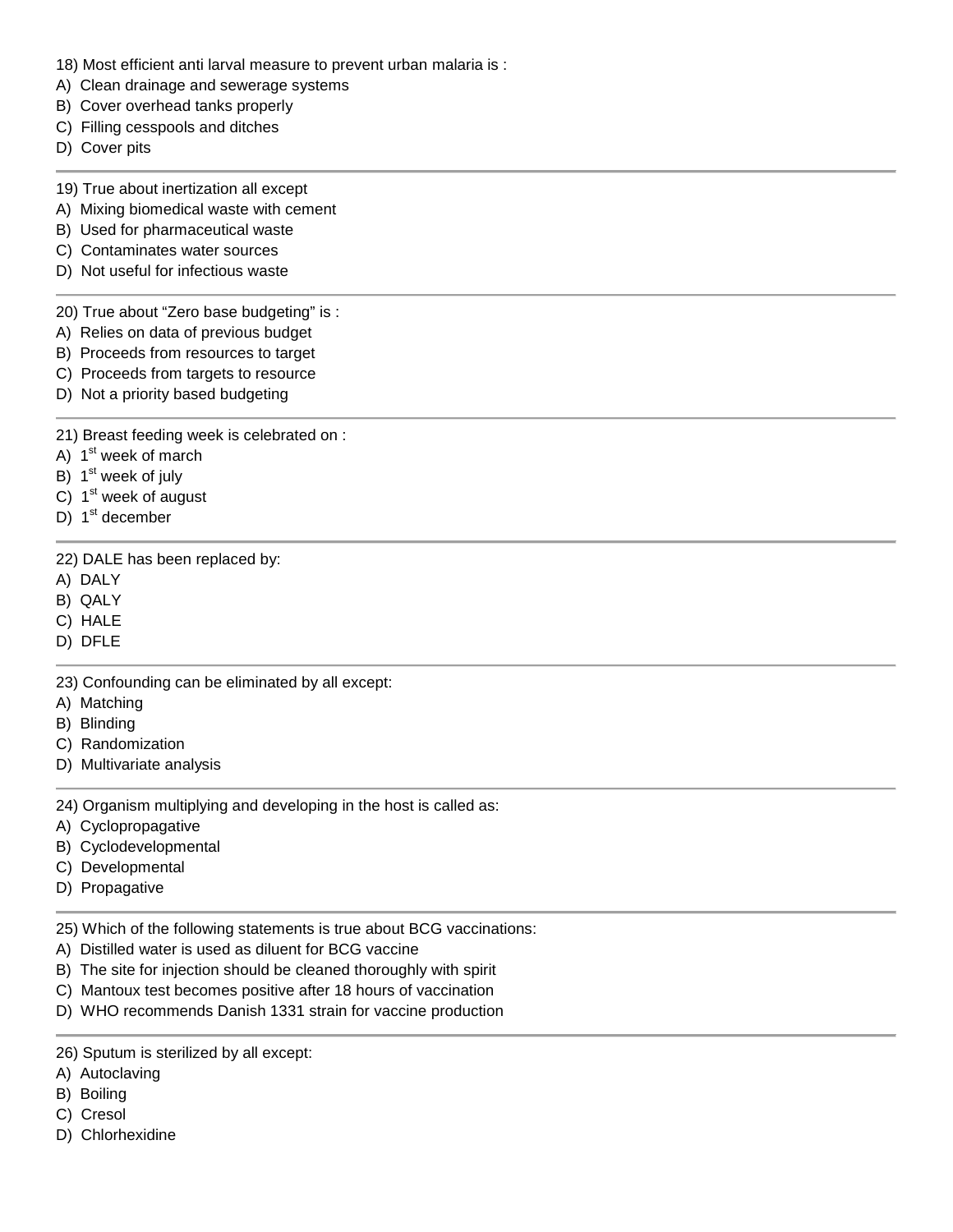27) Discovery of cholera by john snow was a:

- A) Cohort study
- B) Cross sectional study
- C) Natural experiment study
- D) Clinical trial

28) 'Lead time' refers to the time between:

- A) Disease onset and first critical diagnosis
- B) Disease onset and first possible point of detection
- C) First possible point of detection and final critical point
- D) First possible point of detection and usual time of diagnosis

29) The best indicator for level of air pollution –

- A)  $H<sub>2</sub>$
- $B) N<sub>2</sub>$
- C)  $CO<sub>2</sub>$
- D)  $SO<sub>2</sub>$

30) Which of the following is not a part of National screening programmes?

- A) Diabetes mellitus
- B) Carcinoma cervix
- C) Refractive errors
- D) Dental caries

31) Which of the following is the 'least common' complication of measles?

- A) Diarrhoea
- B) Pnuemonia
- C) Otitis media
- D) Subacute sclerosing pan encephalitis

32) WHO criteria for high endemicity for Meningococal disease include:

- A) 0.1%
- B) 0.01%
- C) 0.001%
- D) 1.0%

33) A lactating woman has sputum positive Tuberclosis and her neonate child is 3 months old. What is the recommended chemoprophylaxis ?

- A) INH 3 mg /kg for 3 months
- B) INH 5 mg /kg for 3 months
- C) INH 3 mg /kg for 6 months
- D) INH 5 mg /kg for 6 months
- 34) Most important in diagnosing Acute Hepatitis B is:
- A) IgG Anti-HBc
- B) IgM Anti-HBc
- C) Anti-HBs
- D) HBsAg

35) Which one of the following gives strong evidence of Typhoid fever carrier status:

A) Isolation of core antigen

B) Isolation of Vi antigen

- C) Persistance of Vi antibodies
- D) Demonstration of Typhoid bacilli in stools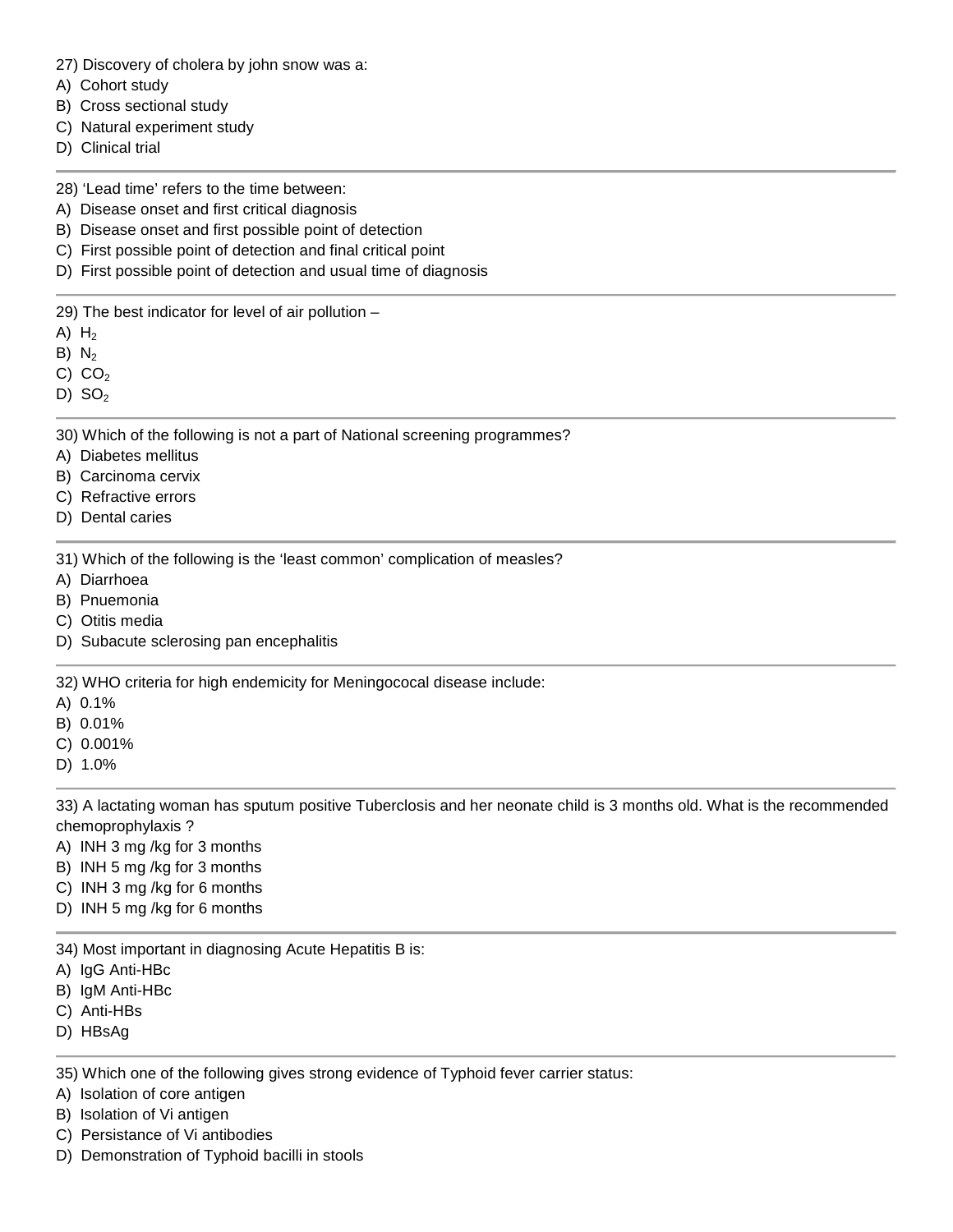36) Dengue virus appears to have a direct man-mosquito- man cycle in India. The mechanism of dengue virus survival in the inter-epidemic period is:

- A) Non human reservoir
- B) Dormant or latent phase in man
- C) Transovarian transmission of the virus
- D) Poor housekeeping by public

37) What are the number of holes in 1 square inch of mosquito net -

- A) 150
- B) 200
- C) 250

D) 100

38) Organism that does not need vector for transmission:

- A) Rickettsia prowazekii
- B) Rickettsia ricketsii
- C) Coxiella burnetti
- D) Borrelia recurrentis

39) All of the following statements are true about clostridium tetani infection except:

- A) Main reservoir is soil , animal intestine and human intestine
- B) Main mode of transmission is through trauma and contaminated wound
- C) Herd immunity does not have much value
- D) Seen commonly in winter and dry climate

40) WHO stage IV HIV includes all except:

- A) Toxoplasmosis
- B) Pnuemocystis carinii
- C) HIV Wasting syndrome
- D) Oral thrush

41) Which one of the following is an Index of communicability of an infection:

- A) Carrier rate
- B) Prevalence rate
- C) Secondary attack rate
- D) Primary attack rate

42) The risk of developing oral cancer due to tobacco is:

- A) 100%
- B) 40%
- C) 90%
- D) 60%

43) Disease not included in Vision 2020,India is:

- A) Cataract
- B) Glaucoma
- C) Diabetic Retinopathy
- D) Onchocerciasis

44) Blindness rate in India due to refractive error is:

- A) 62.6%
- B) 19.7%
- C) 0.8%
- D) 6.2%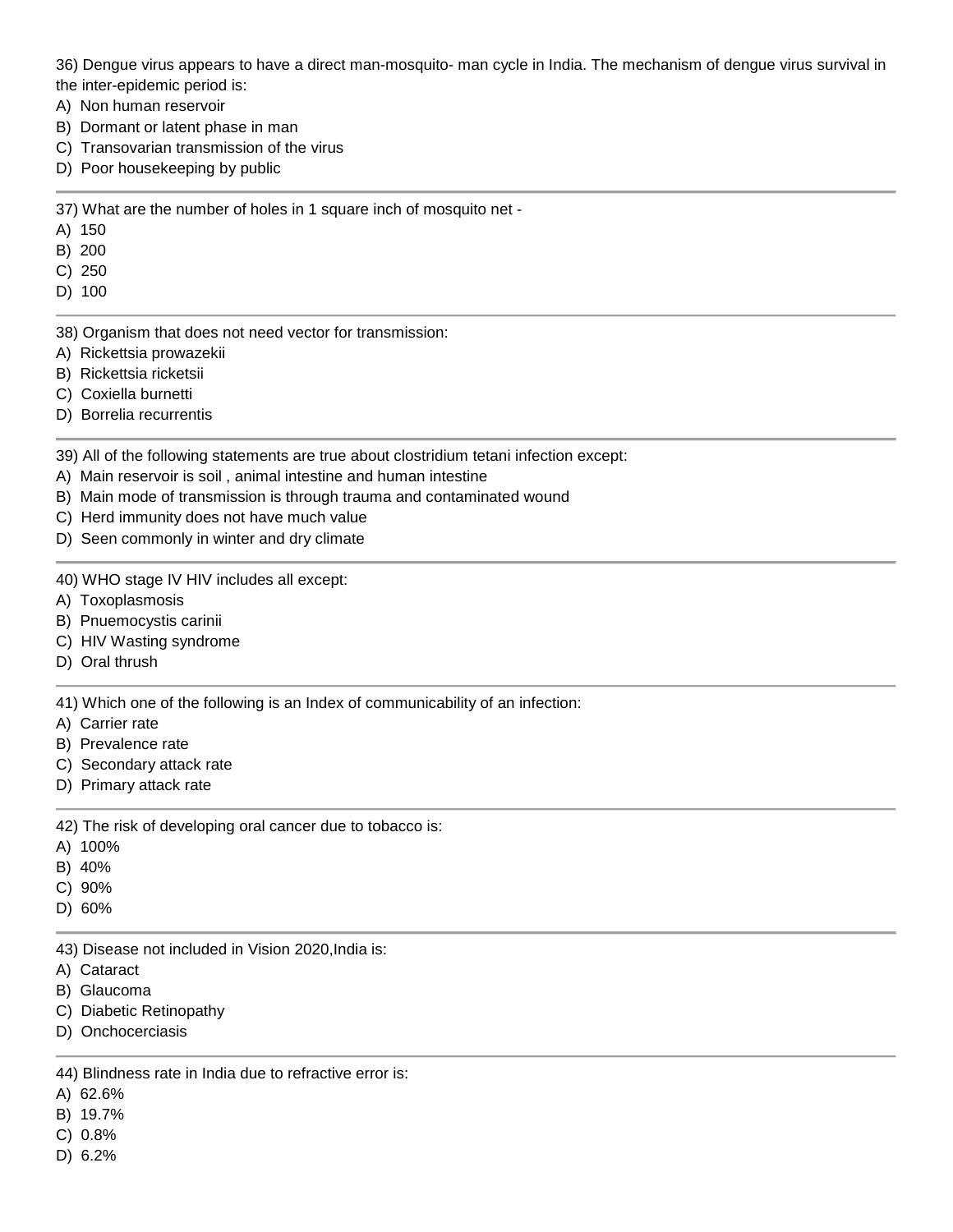45) Under RNCTP diagnosis, TB bacilli take up AFB stain faster showing 'Beaded Appearance' due to :

- A) Palmitic acid
- B) Wax- D
- C) Cord Factor
- D) Mycolic acid

46) In Acute flaccid paralysis, examination for residual paralysis should be done:

- A) 30 days
- B) 60 days
- C) 90 days
- D) 120 days

47) Under National programme for control of blindness, district blindness control society is headed by:

- A) District programme manager
- B) District eye surgeon
- C) District collector
- D) District Health officer

48) Resource persons for training of ASHA:

- A) Medical officer and ANM
- B) Medical officer and Anganwadi worker
- C) ANM and Anganwadi worker
- D) Medical officer

49) Out of 8 goals mentioned in MDG, which goal is related to maternal health?

- A) 1st
- B) 3rd
- C) 5th
- D) 6th
- 50) Goals of national population policy are all except?
- A) Decreased IMR to below 30/1000 live birth
- B) Reduced MMR to below 100/10000 live births
- C) Achieve 100% registration of births, deaths, marriage and pregnancy
- D) Bring down TFR to replacement level by 2015
- 51) Which of the following in NOT included in Mental Health Care Act 2011?
- A) Promotion of Mental Health & prevention of mental illness
- B) Integration of mental health care system in to all levels of health care
- C) Fundamental rights of mentally retarded
- D) Minimum mental health care for all

52) Potential support ratio (PSR) is defined as

- A) Number of persons aged 15 to 65 per children below 15 years
- B) Number of persons aged 15 to 65 per 1 older person aged  $\geq$  65 years
- C) Number of persons aged 15 to 65 per 1 older person aged > 65 years and younger person < 15 years
- D) Number of persons aged 15 to 65 per 1 older person aged > 60 years and younger person < 15 years
- 53) What is Net Reproduction Rate (NRR)?
- A) No. of children a new born girl has in her left time
- B) No. of female children a newborn girl has in her life time
- C) No. of male children a newborn girl has in her life time
- D) No. of female children a newborn girl has in her life time, taking into account age specific mortality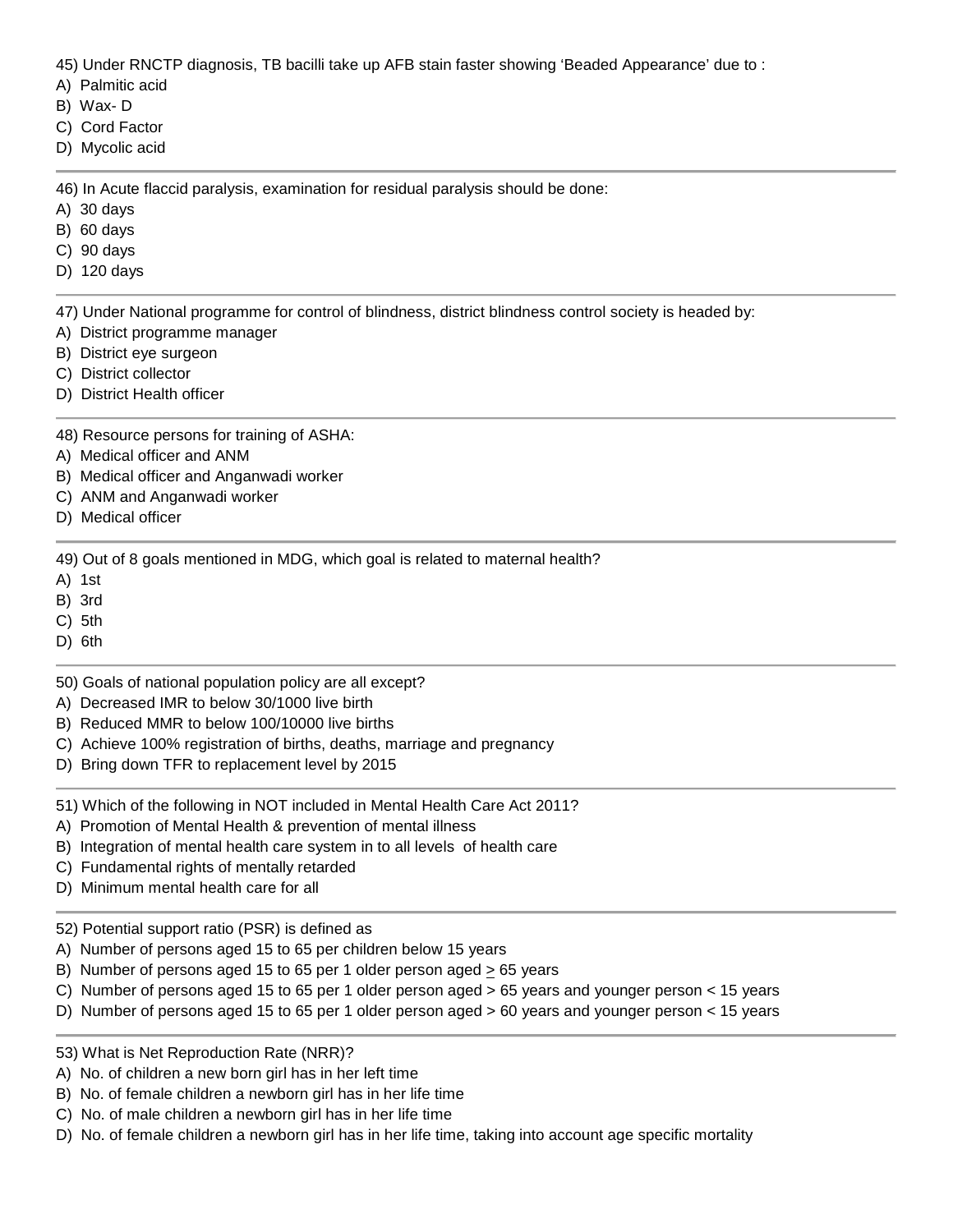## 54) In WHO "Road to health" chart upper and lower limit represents

- A) 30 percentile for boy and 3 percentile for girl
- B) 50 percentile for boy and 3 percentile for girl
- C) 30 percentile for boy and 5 percentile for girl
- D) 50 percentile for boy and 5 percentile for girl

55) Conditionally essential amino acids are

A) Leucin & Lysine

B) Histidine & Arginine

- C) Tyrosine & Cysteine
- D) Phenylalanine & Triptophan

56) The protein quality indicator adopted by ICMR in recommending dietary protein requirement is

- A) Amino acid score
- B) Net protein utilization
- C) Biological value
- D) Protein efficiency ratio

57) Amount of cereals provided per child per school day at primary level in mid day meal program is

- A) 50 Grams
- B) 75 Grams
- C) 100 grams
- D) 150 grams

58) Xerophthalmia is a problem in a community if the prevalence of bitot's spots is more than:

- A) 1%
- B) 0.5%
- C) 5%
- D) 25%

59) True about cow's milk are all except:

- A) Cow's milk contain 80% of whey protein and no casein
- B) Has more protein than breast milk
- C) Has more K+ and Na+ than breast milk
- D) Has less carbohydrates than mother's milk

60) According to WHO anemia in pregnancy is diagnosed below – gm/dl hemoglobin level

- A) 8
- B) 9
- C) 10
- D) 11

61) International food standards included:

- A) BIS standards
- B) Codex alimentarius standards
- C) AgMark standards
- D) PFA standards

62) Severe Acute Malnutrition diagnostic criteria include all except :

- A) Bipedal edema
- B) Visible severe wasting
- C) Mid arm circumference below 115mm
- D) Weight for height below 2SD of WHO Growth Standards 2006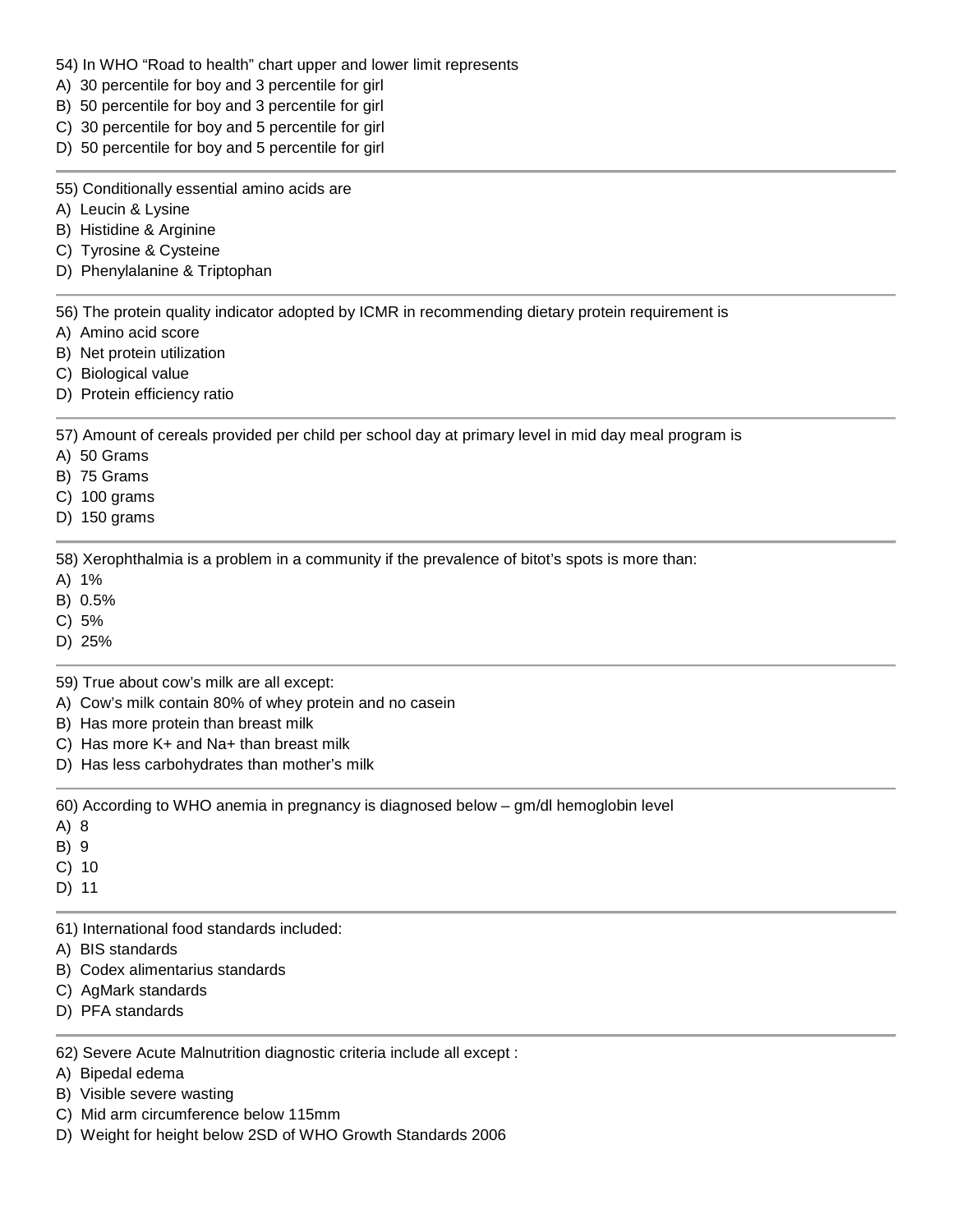63) Learned behavior which is permanent and consistent, but liable to change:

- A) Cultural belief
- B) Attitude
- C) Knowledge
- D) Practice

64) According to Maslow's hierarchy of needs, following is at top of pyramid:

- A) Physical needs
- B) Self Actualization
- C) Safety
- D) Esteem recognition

65) Average Mental IQ according to Wechsler's scale is:

- A) 70-79
- B) 80-89
- C) 90-109
- D) 110-119

66) Income generated within a country is known as:

- A) Gross Domestic Product (GDP)
- B) Net National Product (NNP)
- C) Net Domestic Product (NDP)
- D) Purchasing power Parity (PPP)
- 67) Not seen in fecal pollution:
- A) Staphylococcus
- B) Streptococcus
- C) E.coli
- D) Clostridium perfringes

68) All the following statements about purification of water are true except:

- A) Presence of clostridium spores indicate recent contamination
- B) Coliforms must not be detected in any 100 ml sample of drinking water
- C) Sodium Thiosulphate is used to neutralize chlorine
- D) Coliforms may be detected by multiple tube method and indole production at 44 degrees
- 69) Confirmatory test for coliforms count :
- A) Eijkman test
- B) Casoni test
- C) Nitrate test
- D) Urease test
- 70) Kata Thermometer measures :
- A) Air temperature only
- B) Air temperature and Humidity
- C) Air temperature, Humidity and air movement
- D) None
- 71) Acceptable level for physical comfort:
- A) Corrected effective temperature 79°F
- B) Corrected effective temperature 70-76°F
- C) Corrected effective temperature 80-81°F
- D) Corrected effective temperature >82°F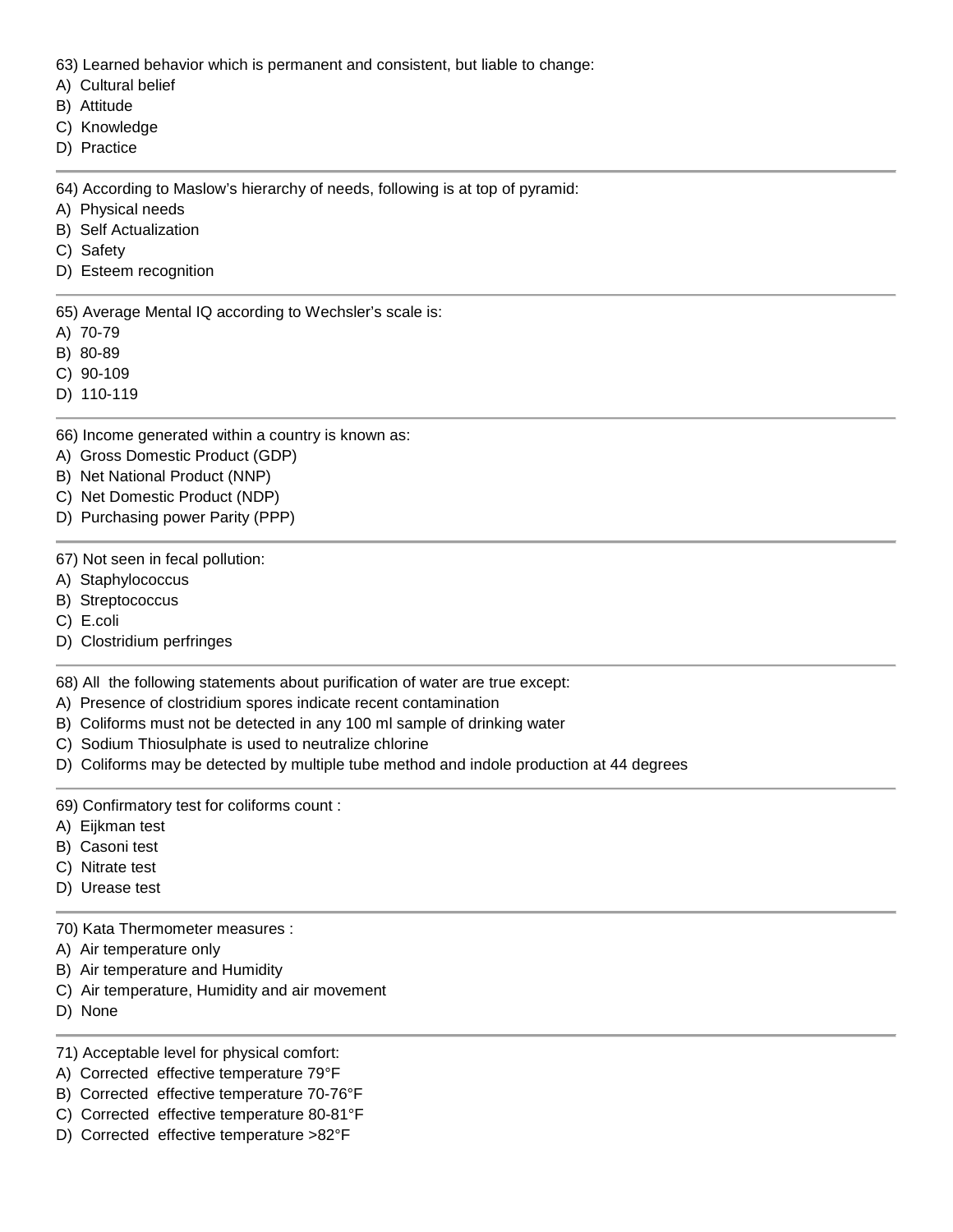- 72) Strength of sewage is expressed in terms of all except:
- A) E coli Count
- B) Suspended particle
- C) Chemical oxygen demand
- D) Biological oxygen demand

73) The anopheles species most commonly found in cosastal resion is

- A) Philippinensis
- B) Stephensi
- C) Fluviatilis
- D) Minimums
- 74) The nerve gas "sarin" is
- A) Organophosporus compound
- B) Organochloro compound
- C) Carbmate
- D) Acridine
- 75) Not true about screw feed technique is
- A) 80% volume reduction
- B) Pathological waste are removed
- C) Weight is decreased by 20 35%
- D) Based on nonburn dry thermal treatment
- 76) Epidemics after disaster are caused by all except;
- A) Leptospirosis
- B) Rickettsiosis
- C) Leishmaniasis
- D) Acute Respiratory infection

77) According to the Workman's compensation Act, 1992 which of the following is considered an occupational disease?

- A) Typhoid
- B) Anthrax
- C) Tetanus
- D) Dengue
- 78) Hardy Weinberg law is related to :
- A) Gene therapy
- B) Human Genome Project
- C) Population Genetics
- D) Eugenics

79) Effect of environment on genes is called :

- A) Positive Eugenics
- B) Negative Eugenics
- C) Euthenics
- D) Ergonomics

80) Which of the following is a set point framed for long term plans but is yet something that cannot be quantified or measured:

- A) Target
- B) Goal
- C) Objective
- D) Mission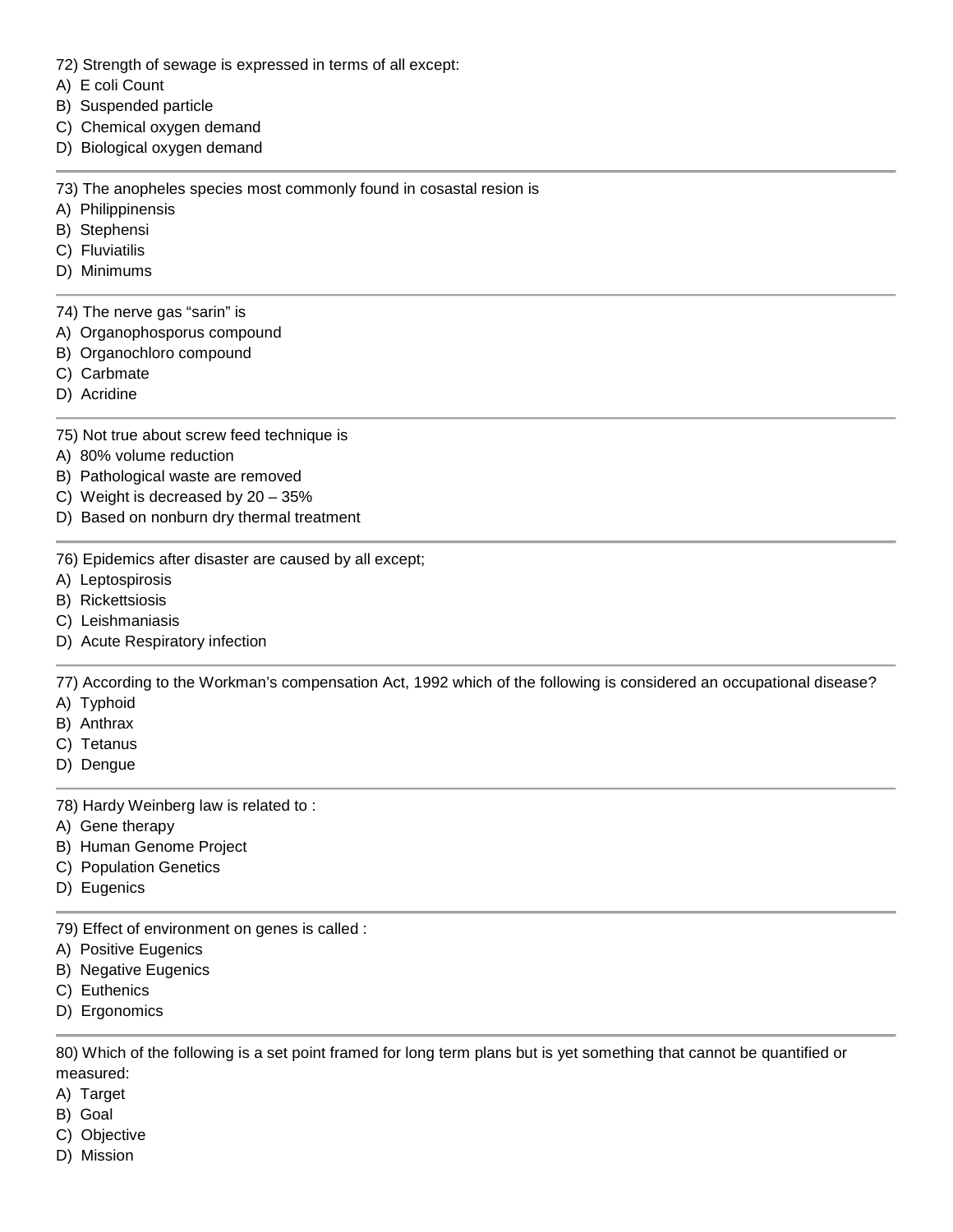- 81) Bajaj committee in 1986 proposed :
- A) Multipurpose health worker
- B) Manpower and planning
- C) Rural health service
- D) Integrated health services

82) Universal Health coverage of India was recently approved by which health committee?

- A) Medical education health group
- B) MPW in health and family planning
- C) High level expert group
- D) Health survey and development committee

83) Antenatal support is not delivered by :

- A) Anganwadi worker
- B) Female Health worker
- C) Female health assistant
- D) Traditional birth attendant

84) Tropical diseases targeted for research and training by WHO include all except;

- A) Trypanosomiasis
- B) Filariasis
- C) Schistosomiasis
- D) Onchocerciasis

85) According to International Health Regulation (IHR) Act, a pregnant woman, with the following duration of pregnancy (in weeks), can't travel by air to other country:

- A) 20
- B) 28
- C) 32
- D) 36

86) Yellow fever vaccination starts protection after how many days of injection:

- A) 5 days
- B) 10 days
- C) 15 days
- D) 20 days

87) Which of the following is used to denote a continuous variables?

- A) Simple bar
- B) Histogram
- C) Pie diagram
- D) Multiple bar
- 88) Likert scale is:
- A) Ordinal scale
- B) Nominal scale
- C) Variance scale
- D) Categorical scale

89) Measuring variation between two different units is done through :

- A) Variance
- B) Coefficient of variance
- C) Standard deviation
- D) Range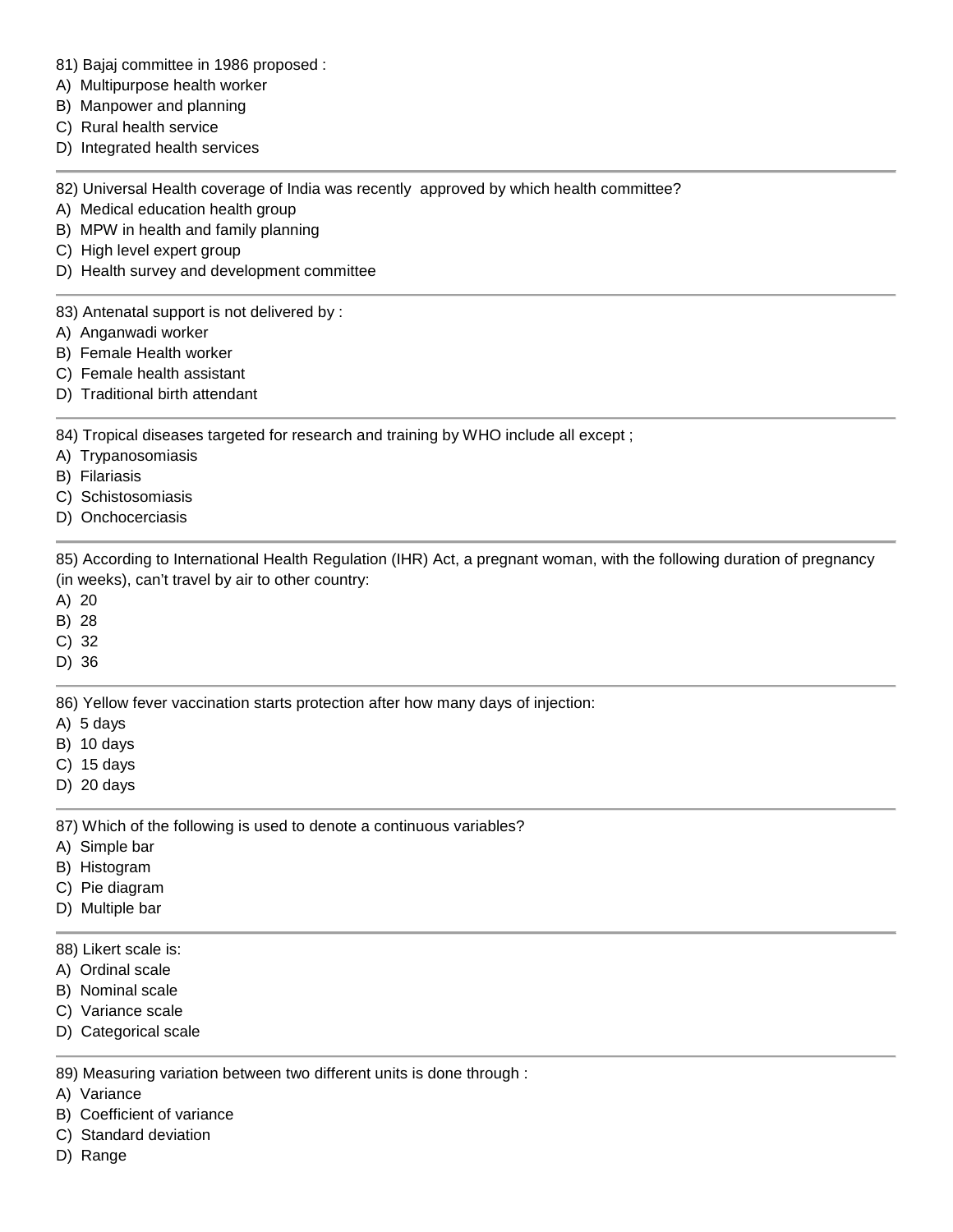90) Z score criteria applicable to :

- A) Normal distribution
- B) Skewed deviation
- C) Chi square test
- D) Paired t test

91) For a Negative skewed data mean will be;

- A) Less than median
- B) More than median
- C) Equal to median
- D) One

92) Q-test is used for detecting:

- A) Outliers
- B) Interquartile range
- C) Difference of means
- D) Difference of proportions
- 93) About standard Normal curve all is true except:
- A) Area  $= 1$
- B)  $S.D = 1$
- C) Bell shaped
- D) Mean and Median  $= 1$

94) For calculation of sample size for a prevalence study all of the following are necessary except:

- A) Prevalence of disease in population
- B) Power of the study
- C) Significance level
- D) Desired precision

95) True about cluster sampling are all except :

- A) Sample size same as simple random
- B) It is two stage sampling
- C) Cheaper than other methods
- D) It is a method for rapid assessment

96) In a study, variation in cholesterol was seen before and after giving a drug. The test which would give its significance is :

- A) Unpaired t test
- B) Fischer test
- C) Paired t test
- D) Chi square test

97) Appropriate statistical method to compare two proportion is :

- A) Chi square test
- B) Student's t test
- C) Odds ratio
- D) Correlation Coefficient

98) For testing the statistical significance of the difference in heights of school children:

- A) Student's test
- B) Chi square test
- C) Paired t test
- D) One way analysis of variance (One way ANOV)